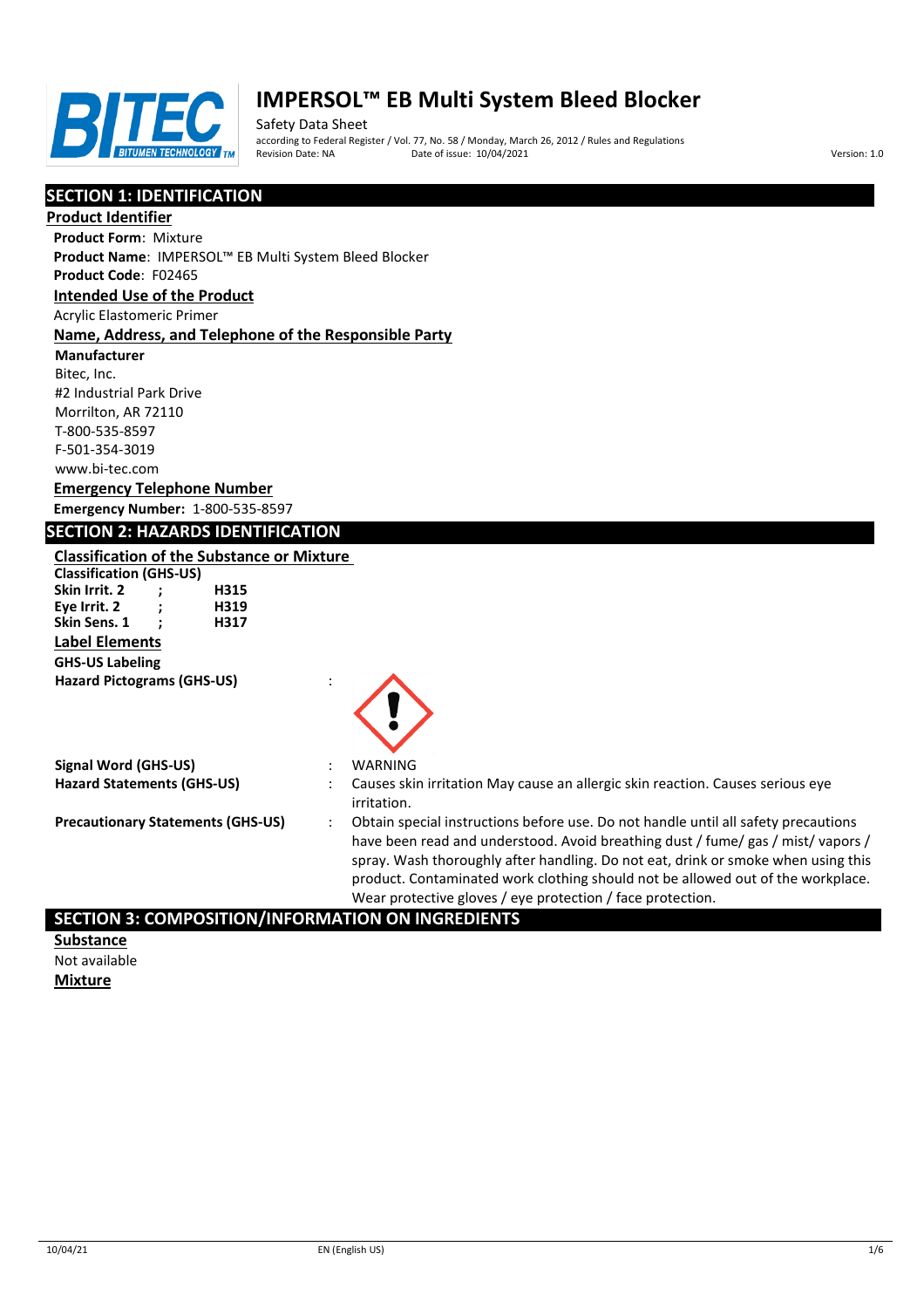#### Safety Data Sheet

According to Federal Register/Vol. 77, No. 58/Monday, March 26, 2012/Rules and Regulations

| <b>Ingredient/Chemical Designations</b>                                    | Weight %      | <b>GHS Classification</b>                                                                                                                                            | <b>Notes</b> |
|----------------------------------------------------------------------------|---------------|----------------------------------------------------------------------------------------------------------------------------------------------------------------------|--------------|
| Titanium dioxide<br>CAS Number: 0013463-67-7                               | $1.0 - 10$    | Not Classified                                                                                                                                                       | $[1][2]$     |
| 2,2,4-trimethyl-1,3-pentanediol monoisobutyrate<br>CAS Number 0025265-77-4 | $1.0 - 10$    | Not Classified                                                                                                                                                       | $[1]$        |
| 2-N-octyl-4-isothiazoline-3-one<br>CAS Number: 0026530-20-1                | $0.01 - 0.10$ | Acute Tox. 3; H331<br>Acute Tox. 3; H311<br>Acute Tox. 4;H302<br>Skin Corr. 1B;H314<br>Skin Sens. 1;H317 (@>0.05%)<br>Aquatic Acute 1;H400<br>Aquatic Chronic 1;H410 | $[1][3]$     |

\*In accordance with paragraph (i) of §1910.1200, the specific chemical identity and/or exact percentage (concentration) of composition has been withheld as a trade secret.

[1] Substance classified with a health or environmental hazard.

[2] Substance with a workplace exposure limit.

\*The full texts of the phrases are shown in Section 16.

# **SECTION 4: FIRST AID MEASURES**

#### **Description of First Aid Measures**

**First-aid Measures General**: In all cases of doubt, or when symptoms persist, seek medical attention. Never give anything by mouth to an unconscious person.

**First-aid Measures After Inhalation**: Remove to fresh air, keep patient warm and at rest. If breathing is irregular or stopped, give artificial respiration. If unconscious place in the recovery position and obtain immediate medical attention. Give nothing by mouth.

**First-aid Measures After Skin Contact**: Remove contaminated clothing. Wash skin thoroughly with soap and water or use a recognized skin cleanser.

**First-aid Measures After Eye Contact**: Irrigate copiously with clean water for at least 15 minutes, holding the eyelids apart and seek medical attention.

**First-aid Measures After Ingestion**: If swallowed obtain immediate medical attention. Keep at rest. Do NOT induce vomiting.

# **SECTION 5: FIRE-FIGHTING MEASURES**

#### **Extinguishing Media**

**Suitable Extinguishing Media:** Use extinguishing measures that are appropriate to local circumstances and the surrounding environment.

**Unsuitable Extinguishing Media:** Not available

#### **Special Hazards Arising from the Substance or Mixture**

**Fire Hazard:** Product is not flammable

**Explosion Hazard:** Product is not explosive.

**Reactivity:** Hazardous reactions will not occur under normal conditions.

#### **Advice for Firefighters**

Wear SCBA and full protective gear when entering a confined or enclosed space to protect from normal combustion products and/or oxygen deficiency.

**Firefighting Instructions:** Exercise caution when fighting any chemical fire.

**Protection During Firefighting:** Do not enter fire area without proper protective equipment, including respiratory protection. Hazardous Combustion Products: Carbon oxides (CO, CO<sub>2</sub>).

#### **Reference to Other Sections**

Refer to section 9 for flammability properties.

#### **SECTION 6: ACCIDENTAL RELEASE MEASURES**

#### **Personal Precautions, Protective Equipment and Emergency Procedures**

**General Measures**: handle in accordance with good industrial hygiene and safety practice.

#### **For Non-emergency Personnel**

**Protective Equipment:** Use appropriate personal protection equipment (PPE).

**Emergency Procedures:** Evacuate unnecessary personnel.

#### **For Emergency Responders**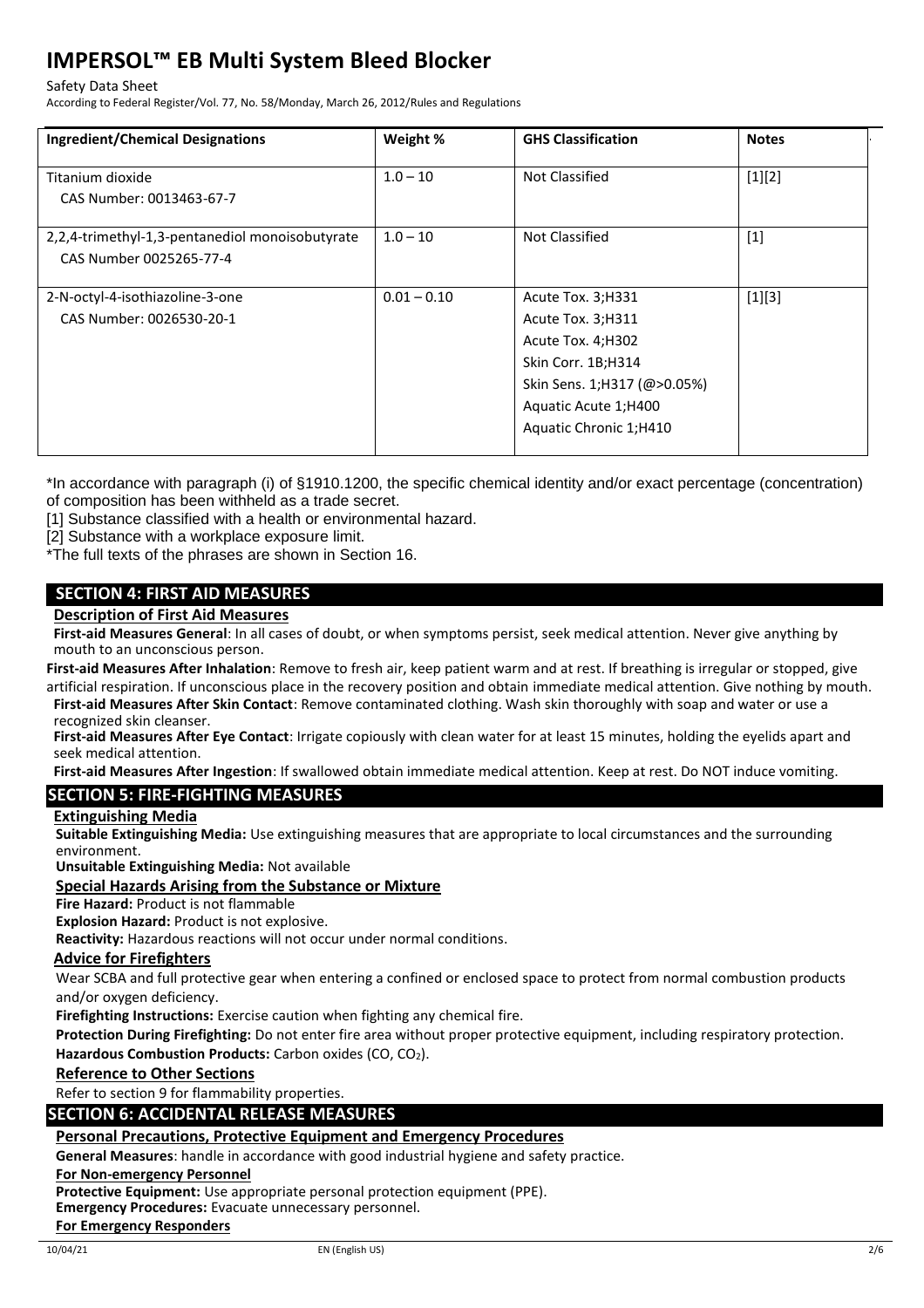#### Safety Data Sheet

According to Federal Register/Vol. 77, No. 58/Monday, March 26, 2012/Rules and Regulations

**Protective Equipment:** Equip cleanup crew with proper protection.

#### **Emergency Procedures:** Ventilate area.

#### **Environmental Precautions**

Prevent entry to sewers and public waters.

#### **Methods and Material for Containment and Cleaning Up**

**For Containment:** Contain with dikes or absorbents to prevent migration and entry into sewers or streams. Absorb and/or contain spill with inert material.

**Methods for Cleaning Up:** Clear up spills immediately and dispose of waste safely.

#### **Reference to Other Sections**

See Heading 8, Exposure Controls and Personal Protection.

# **SECTION 7: HANDLING AND STORAGE**

#### **Precautions for Safe Handling**

**Hygiene Measures:** Handle in accordance with good industrial hygiene and safety procedures. Wash hands and other exposed areas with mild soap and water before eating, drinking, or smoking and when leaving work.

#### **Conditions for Safe Storage, Including Any Incompatibilities**

**Storage Conditions:** Store in a well-ventilated place. Keep container tightly closed. Store locked up. Do not freeze. Naked flames and smoking should not be permitted in storage areas. It is recommended that forklift trucks and electrical equipment are protected to the appropriate standard.

**Incompatible Materials:** No known incompatibles for this product.

**Storage Area:** Store locked up. Store in a well-ventilated place. Keep cool.

**Special Rules on Packaging:** Keep only in original container.

#### **Specific End Use(s)**

Urethane roof coating. For professional use only.

# **SECTION 8: EXPOSURE CONTROLS/PERSONAL PROTECTION**

#### **Control Parameters**

Use standard protocols for exposure to particulates.

 **Exposure Controls**

**Appropriate Engineering Controls:** Provide adequate ventilation. Where reasonably practicable this should be achieved by the use of local exhaust ventilation and good general extraction. If these are not sufficient to maintain concentrations of particulates and any vapor below occupational exposure limits suitable respiratory protection must be worn.

**Personal Protective Equipment:**

**Hand Protection:** Use protective gloves as needed to avoid skin irritation.

**Eye Protection:** Not normally required.

**Skin and Body Protection:** Wear suitable protective clothing.

**Respiratory Protection:** If exposure limits are exceeded or irritation is experienced, NIOSH approved respiratory protection should be worn.

**Environmental Exposure Controls:** Do not allow the product to be released into the environment. **Consumer Exposure Controls:** Do not eat, drink, or smoke during use.

# **SECTION 9: PHYSICAL AND CHEMICAL PROPERTIES**

#### **Information on Basic Physical and Chemical Properties**

| Appearance                                   |     | Viscous black or gray Liquid    |
|----------------------------------------------|-----|---------------------------------|
| Odor                                         | ×.  | Slight                          |
| Odor threshold                               |     | Not determined                  |
| рH                                           |     | Not available                   |
| Melting point / freezing point               |     | $0^{\circ}$ C (32 $^{\circ}$ F) |
| Initial boiling point and boiling range      |     | 100°C (212°F)                   |
| <b>Flash Point</b>                           |     | Non-combustible                 |
| Evaporation rate (Ether = 1)                 |     | Greater than 1                  |
| Flammability (solid, gas)                    |     | Not applicable                  |
| Upper/lower flammability or explosive limits | t i | Not applicable                  |
| Vapor pressure (Pa)                          |     | Not determined                  |
| <b>Vapor Density</b>                         |     | Not available                   |
| <b>Specific Gravity</b>                      |     | Not available                   |
| <b>Solubility in Water</b>                   |     | Dispersible                     |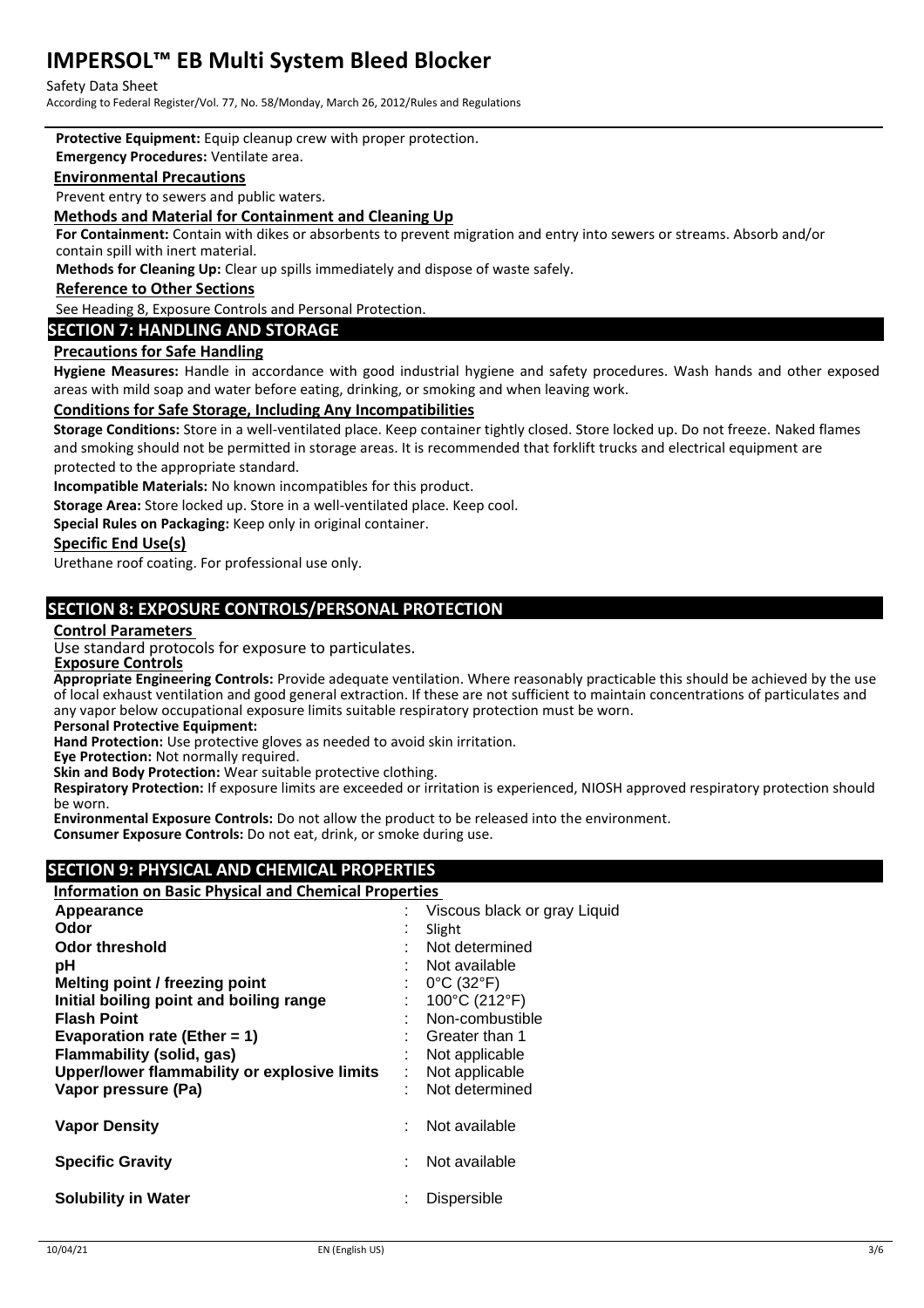Safety Data Sheet

According to Federal Register/Vol. 77, No. 58/Monday, March 26, 2012/Rules and Regulations

| Partition coefficient n-octonal/water (Log :<br>Know) |           | Not Measured   |
|-------------------------------------------------------|-----------|----------------|
| <b>Auto-ignition temperature</b>                      | $\bullet$ | Not available  |
| <b>Decomposition temperature</b>                      | $\sim$    | Not available  |
| <b>Viscosity (cSt)</b>                                | ÷         | 400-900 cps    |
| <b>VOC Content</b>                                    | ÷.        | $<$ 35 g/liter |
| <b>Density</b>                                        | ÷.        | 8.3-8.9 ppg    |
|                                                       |           |                |

# **SECTION 10: STABILITY AND REACTIVITY**

**Reactivity:** Hazardous Polymerization will not occur.

**Chemical Stability:** Stable under normal circumstances.

**Possibility of Hazardous Reactions:** No data available**.**

**Conditions to Avoid:** No data available

**Incompatible Materials:** Avoid strong oxidizing agents, concentrated nitric and sulfuric acids, halogen and molten sulfur.

# **Hazardous Decomposition Products:** Acrylic monomers

# **SECTION 11: TOXICOLOGICAL INFORMATION**

| <b>Acute Toxicity</b>         |                    |                     |                                        |                       |                             |
|-------------------------------|--------------------|---------------------|----------------------------------------|-----------------------|-----------------------------|
|                               |                    |                     |                                        | <b>Inhalation</b>     |                             |
|                               |                    |                     | <b>Inhalation Vapor</b>                | Dust/Mist LC50,       | <b>Inhalation Gas LC50,</b> |
| Ingredient                    | Oral LD50, mg/kg   | Skin LD50, mg/kg    | LC50, $mg/L/4hr$                       | mg/L/4hr              | ppm                         |
| Titanium dioxide - (13463-67- | 10,000.00, Rat $-$ | 10,000.00, Rabbit   | No data available                      | 6.82, Rat - Category: | No data available           |
|                               | Category: NA       | - Category: NA      |                                        | NA.                   |                             |
| $2,2,4$ -trimethyl-1,3-       | 3,200.00, Rat $-$  | 15,200.00 Rabbit    |                                        |                       |                             |
| pentanediol monoisobutyrate   | Category: 5        | - Category: NA      | No data available<br>No data available | No data available     |                             |
| $-(25265-77-4)$               |                    |                     |                                        |                       |                             |
| 2-N-octyl-4-isothiazoline-3-  | 550.00, Rat $-$    | $690.00$ Rabbit $-$ | No data available                      | 0.27, Rat - Category: | No data available           |
| one - (26530-20-1)            | Category: 4        | Category: 3         |                                        |                       |                             |

**Note: When no route specific LD50 data is available for an acute toxin, the converted acute toxicity point estimate was used in the calculation of the products ATE (Acute Toxicity Estimate). Carcinogen Data**

| <b>COLORED PULL</b>  |                   |             |                                       |  |  |
|----------------------|-------------------|-------------|---------------------------------------|--|--|
| CAS No.              | . .<br>Ingredient | Source      | Value                                 |  |  |
| $3463 - 67 -$<br>001 | Titanium dioxide  | <b>IARC</b> | つい<br>∵Voc<br>Group<br><b>LU. ILJ</b> |  |  |

# **SECTION 12: ECOLOGICAL INFORMATION**

#### **12.1. Toxicity**

The preparation has been assessed following the conventional method of the Dangerous Preparations Directive 1999/45/EC and GHS and is not classified as dangerous for the environment, but contains substance(s) dangerous for the environment. See section 3 for details

#### **Aquatic Ecotoxicity**

| Ingredient                                         | 96 hr LC50 fish,            | 48 hr EC50 crustacea. | ErC50 algae,                           |
|----------------------------------------------------|-----------------------------|-----------------------|----------------------------------------|
|                                                    | mg/l                        | mg/l                  | mg/l                                   |
| 2-N-octyl-4-isothiazoline-3-<br>one - (26530-20-1) | 0.0555, Oncorhynchus mykiss | 0.18, Daphnia magna   | 0.084 (72), Scenedesmus<br>subspicatus |

# **12.2. Persistence and degradability**

There is no data available on the preparation itself.

# **12.3. Bioaccumulative potential**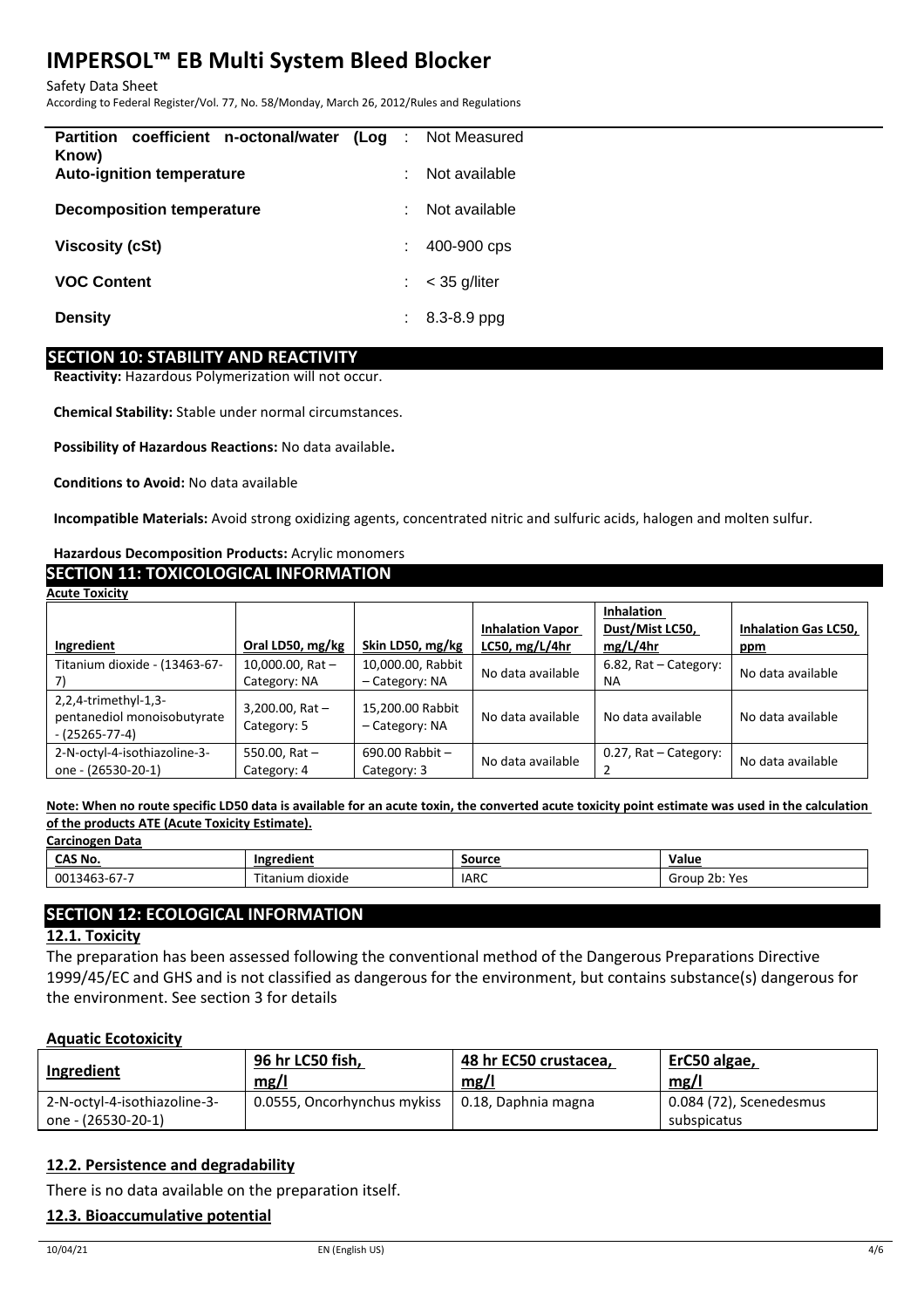#### Safety Data Sheet

According to Federal Register/Vol. 77, No. 58/Monday, March 26, 2012/Rules and Regulations

#### Not Measured

# **12.4. Mobility in soil**

No data available.

# **12.5. Results of PBT and vPvB assessment**

This product contains PBT/vPvB chemicals.

# **12.6. Other adverse effects**

An environmental hazard cannot be excluded in the event of unprofessional handling or disposal.

Potentially toxic to aquatic life.

# **SECTION 13: DISPOSAL CONSIDERATIONS**

**Waste Disposal Recommendations:** Dispose of waste material in accordance with all local, regional, national, and international regulations.

# **SECTION 14: TRANSPORT INFORMATION**

**In Accordance with DOT** – Not Regulated **In Accordance with IMDG** – Not Regulated **In Accordance with IATA** – Not Regulated **In Accordance with TDG** – Not Regulated

# **SECTION 15: REGULATORY INFORMATION**

**Regulatory Overview** The regulatory data in Section 15 is not intended to be all-inclusive, only selected regulations are represented.

| <b>Toxic Substance</b><br>Control Act (TSCA) TSCA Inventory. | All components of this material are either listed or exempt from listing on the |                |  |  |
|--------------------------------------------------------------|---------------------------------------------------------------------------------|----------------|--|--|
| <b>WHMIS</b><br><b>Classification</b>                        | D2B                                                                             |                |  |  |
| <b>US EPA Tier II</b><br><b>Hazards</b>                      | <b>Fire:</b>                                                                    | N <sub>0</sub> |  |  |
|                                                              | <b>Sudden Release of Pressure:</b>                                              | No.            |  |  |
|                                                              | <b>Reactive:</b>                                                                | No             |  |  |
|                                                              | <b>Immediate (Acute):</b>                                                       | Yes            |  |  |
|                                                              | <b>Delayed (Chronic):</b>                                                       | No             |  |  |

# **EPCRA 311/312 Chemicals and RQs:**

To the best of our knowledge, there are no chemicals at levels which require reporting under this statute.

# **EPCRA 302 Extremely Hazardous:**

To the best of our knowledge, there are no chemicals at levels which require reporting under this statute.

# **EPCRA 313 Toxic Chemicals:**

To the best of our knowledge, there are no chemicals at levels which require reporting under this statute.

# **Proposition 65 - Carcinogens (>0.0%):**

Titanium dioxide

# **Proposition 65 - Developmental Toxins (>0.0%):**

To the best of our knowledge, there are no chemicals at levels which require reporting under this statute.

# **Proposition 65 - Female Repro Toxins (>0.0%):**

To the best of our knowledge, there are no chemicals at levels which require reporting under this statute.

# **Proposition 65 - Male Repro Toxins (>0.0%):**

To the best of our knowledge, there are no chemicals at levels which require reporting under this statute.

# **New Jersey RTK Substances (>1%):**

Titanium dioxide